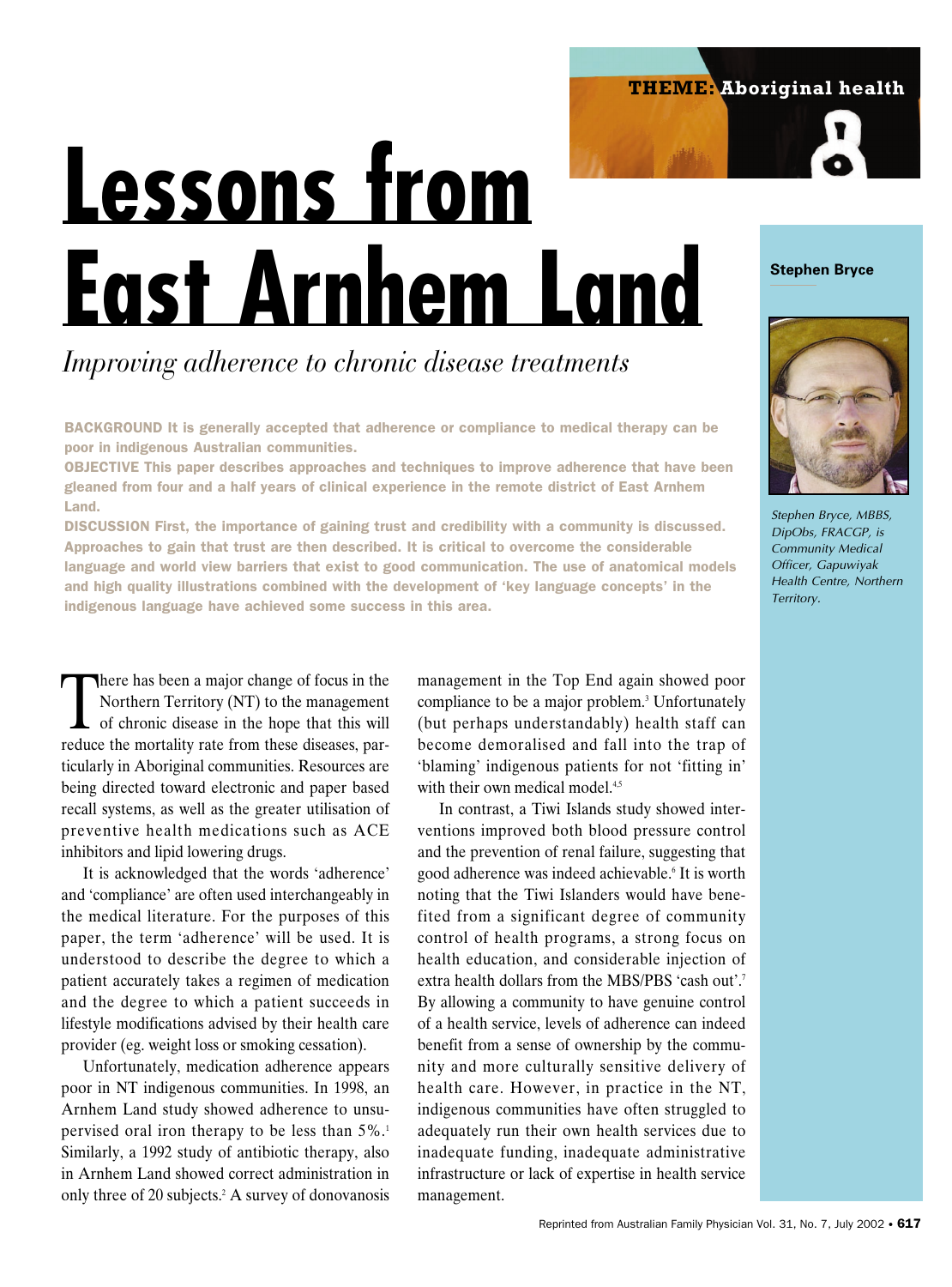#### **Background**

Throughout this paper the term 'Yolngu' refers to an East Arnhem indigenous person and the local term 'Ngapaki' refers to a nonindigenous person.

The Yolngu occupy much of the district of East Arnhem Land and remain largely 'unwesternised' and traditional. Fluency in English is comparatively low. With five years' experience as a general practitioner in the district, I developed an interest in increasing adherence in an attempt to improve health outcomes in the region. This paper does not attempt to summarise the formidable literature on adherence, rather shares some stories and observations from first hand experience.

### **The nature of the problem**

The Yolngu, along with the general Aboriginal population, have an increased prevalence of chronic diseases such as cardiovascular disease, diabetes, and renal failure. It is accepted as good medical practice that addressing the risk factors for these diseases long before their manifestations present, is the most effective treatment. As with all patients, adherence to lifestyle changes when there are no obvious signs or symptoms of illness is difficult. Added to this innate difficulty is the high rate of modifiable risk factors such as smoking and diets high in saturated fat that exist in the East Arnhem Land population, and the endemic distrust the indigenous population has of Western society, in particular Western medicine.

## **Establishing credibility with the patient**

Literature on compliance shows that the quality of the relationship and level of trust between patient and health practitioner is an important predictor of good adherence<sup>8,9</sup> and is the first major barrier that needs to be understood and addressed.

Many Yolgnu are suspicious of the basic premises of Western medicine. Some Yolngu have expressed the opinion that the germ theory is a story that Ngapaki propagate to coerce patients into taking Western medications. Other practices such as Pap smears have been viewed as simply a means of gaining superiority over indigenous populations through humiliation.

#### **How trust can be gained**

Gaining trust with a traditional Aboriginal community has few short cuts. A powerful aid to promoting trust and acceptance from Yolngu is to learn their language. This is seen by the indigenous people as an important sign that the practitioner is genuinely trying to see the world from their point of view.

Such trust building is on top of the enormous boost it will provide to one's effectiveness as an educator and ability to communicate with patients. Aborigines from throughout the NT consistently speak with great respect of any non-Aboriginal who has learned to speak an indigenous language. Employing bodies could consider putting specific incentives in place to encourage health staff to study language.

Yolngu society has traditionally paid greatest deference to old people — that is those over the age of 40. For Yolngu, the elderly were their maps, their libraries, their instruction manuals, their physicians, their priests and their evening entertainment. Such people are still treated with great respect and still wield considerable authority despite a growing generation gap. Making a good impression with a key older person in a clan can strongly influence the acceptance of a health care worker.

Death is the cultural and ceremonial centre of a Yolngu community. This is reflected in the enormous amounts of time, resources and energy that are commonly invested in people as they die and in their funerals.

When a Yolngu person is dying it is critically important to the community that their medical care is handled diligently and sensitively and that the family is regularly provided with accurate information. Palliative care provides an important opportunity to become a trusted and credible health care provider.

Other important areas to handle sensitively include emergency care and antenatal/obstetric care. It is worth noting the achievements of the Congress Alukura in Central Australia where women's health services have been specifically set up to be sensitive to the local indigenous culture. Increased participation rates of female Aboriginal patients as well as improved relationships between indigenous groups and the health department were achieved.10–12

#### **Communication issues relating to health**

There is often a lack of understanding of fundamental health issues in the Yolgnu community —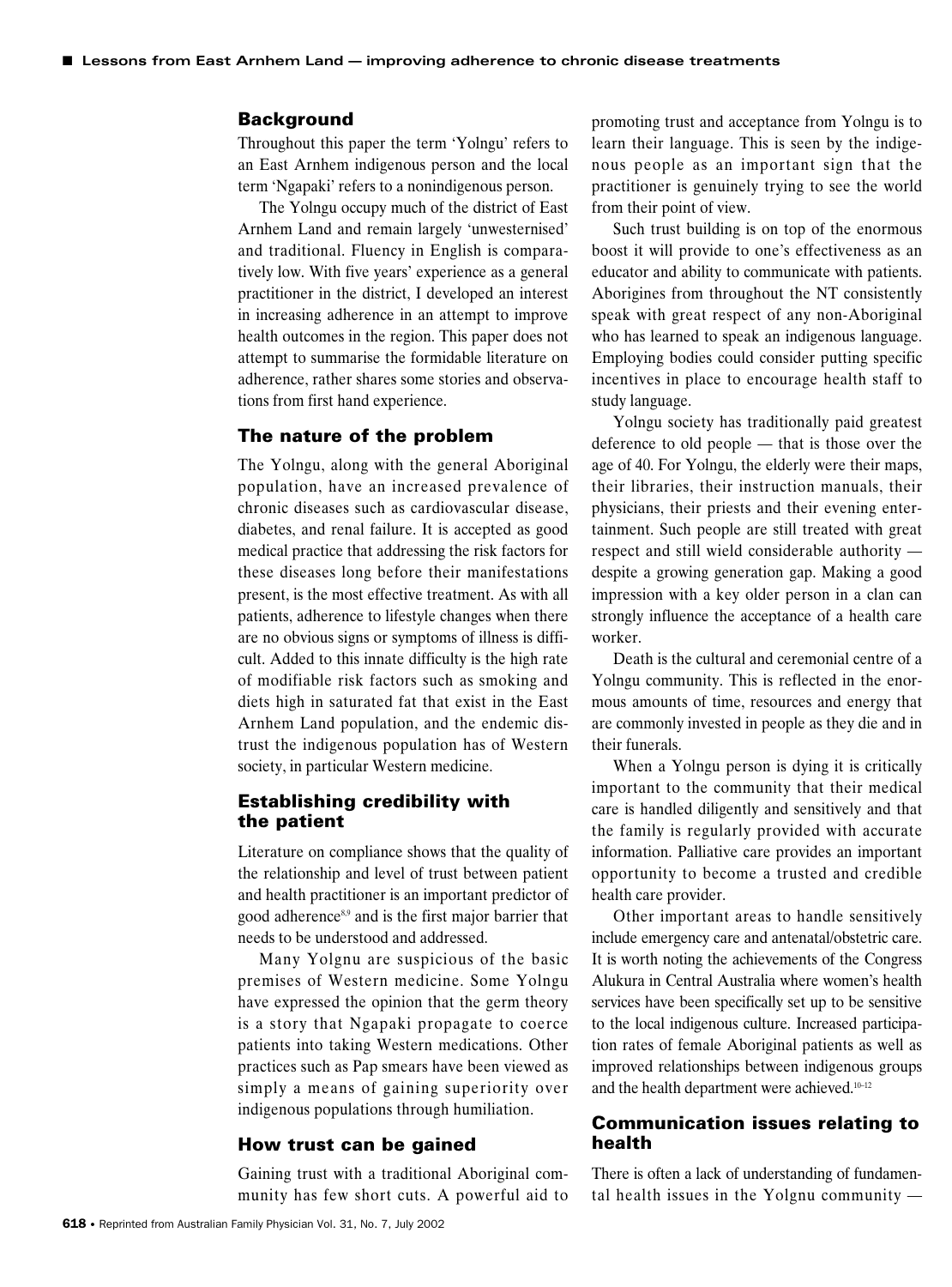commonly resulting from communication difficulties. There is also considerable ignorance about treatments and how they work.<sup>4</sup>

For Yolngu, having an understanding about their health and treatment options enables them some ownership of their own health. The literature suggests that by giving a patient a 'sense of control' of their management can improve adherence.<sup>9</sup>

Some health staff take a 'keep it simple' approach when doing any health education with indigenous people. However, local experience has shown that Yolngu usually expect and respect being told their diagnosis and management in significant detail. More traditional Yolngu have extremely detailed anatomical knowledge — with their own names for all important body structures. The ability to build on this knowledge base is a powerful educational tool.

# **Educational techniques used in Gapuwiyak**

As fluency in Yolngu language is likely to remain limited among health professions, other aids to communication are essential. A good way to 'bridge the gap' is to use high quality teaching illustrations and anatomical models, combined with use of a collection of 'key language concepts' about common diseases.

'Key language concepts' are Yolngu phrases that have been agreed with the health workers in discussions around anatomical models or medical illustrations. These phrases are used in the consultation when showing the patient a relevant model or set of illustrations. The resources have proven popular with both patients and health workers and have helped overcome many communication shortfalls.

The Gapuwiyak clinic now has a collection of high quality, relevant illustrations, models and other aids. The most useful is a set of 200 indexed photographs. The sources have been varied, from medical journals and educational catalogues to school texts and drug company materials. Health workers have frequently commented on the improved understanding of many health issues achieved by using this process.

### **'Making contact' with the patient**

If the patient looks straight ahead and says 'yes' or 'no' to everything said and then says 'thank you' for the explanation, this does not necessarily mean understanding has been achieved. Patients in circumstances in which they feel uncomfortable or threatened will say whatever is necessary to bring the consultation to the most swift and painless conclusion possible.

In contrast, explaining a diagnosis using the illustrations, models and 'key language concepts' has often been followed by a very animated conversation between the patient and health worker, which is a greater indicator that understanding has been achieved.

#### **Cases in point**

After having her chronic obstructive airway disease (COAD) explained to her, an elderly woman asked the health worker and doctor to wait until she returned. When she came back, 15 minutes later, she had 11 of her adult children, nieces and nephews with her. She said (in language): 'Now, I want you to show the pictures and tell that whole story again.' She then gave the 11 relatives a stern lecture about their cigarette smoking.

A Yolngu man in his 40s was found dead in his bed one morning. The autopsy showed myocardial infarction. Due to the unexpected nature of his death, sorcery was assumed to be the cause. Interclan tensions flared and there was talk of payback against the alleged secret assassin (a common scenario in Arnhem Land). Our senior male health worker met with the aggrieved family armed only with the models and teaching cards. By the end of the meeting, all tensions and threats of payback had disappeared. Over the next week, several of the dead man's relatives presented to the clinic requesting a 'full heart checkup'.

It is important to recognise that Yolngu (particularly older people) believe if a doctor explains a health issue in a way that is confusing or does not make sense, then it is usually because the health professional does not really understand the issue. That is to say, the confusing story is assumed to be an attempt by the health professional to hide his or her own ignorance. Even worse, it may be assumed that the doctor has more sinister intentions. Conversely, if a Yolngu patient hears their health story in a way that makes sense to them then this is considered proof that the health professional is competent. Good communication is an important way to establish credibility.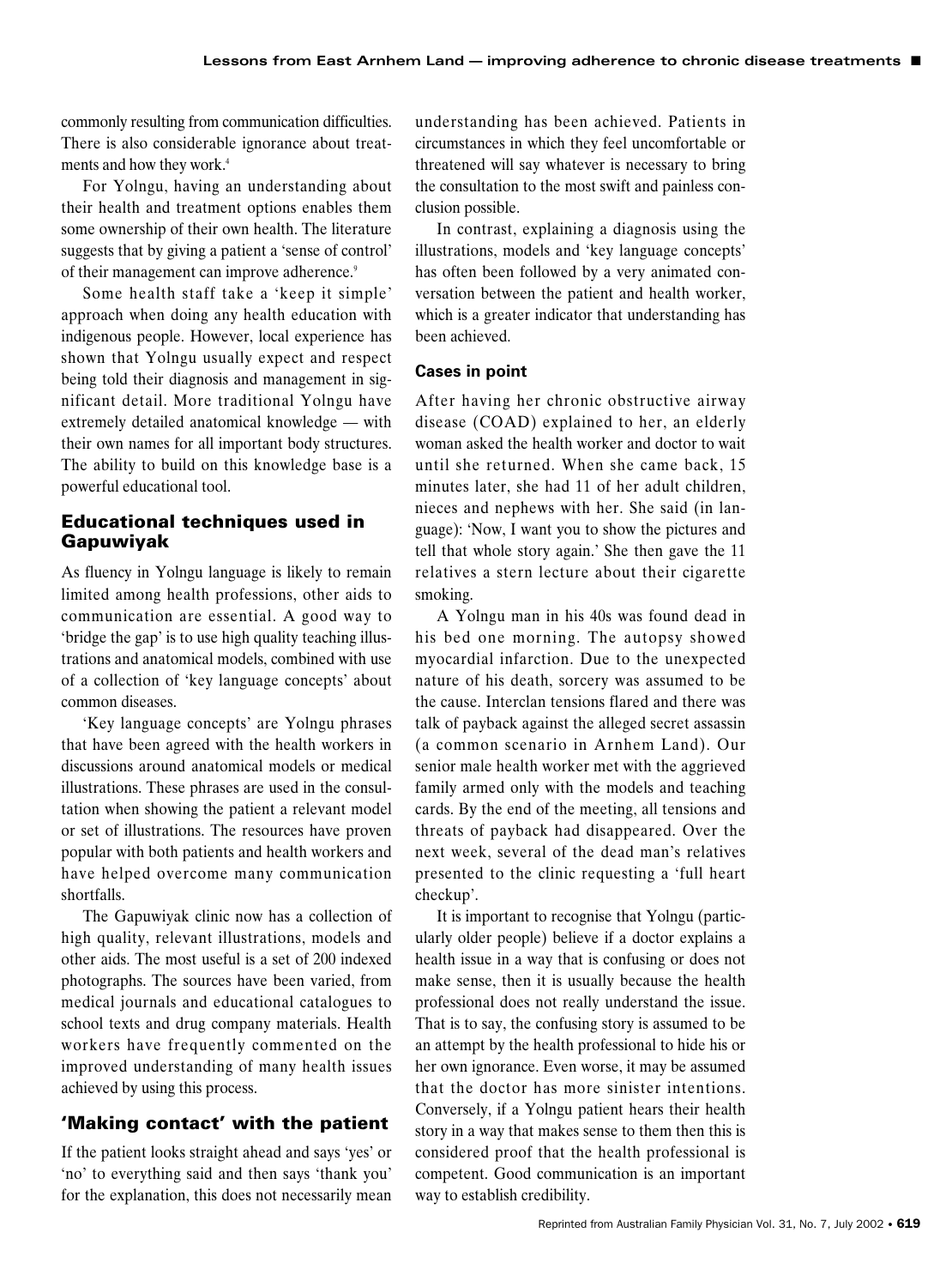#### **Developing specific local health education techniques**

Aboriginal communities are not homogeneous. Each one has unique local issues and ways of talking about and thinking about health. A health education story developed in one community may not be useful in another. In an ideal world, health staff would stay long enough to get a basic grasp of the language, get a 'feeling' for how their patients think. Then they could develop, test and refine resources tailored to the particular community health needs.

The process of developing a list of 'key language concepts' is central — it is an important relationship building process between health workers and Ngapaki health staff as well as providing the conceptual basis for communication. Enabling people to access health information in a way that makes sense to them is strongly supported by the WHO Ottawa Charter for Public Health.13 Yolngu often complain that Ngapaki need to listen more and lecture less — this process is a good first step.

For example, when talking about the concept of a blocked artery, it was learned that the local concept for a blood vessel was a rope or cord ('raki'). Obviously the idea of a blocked rope is meaningless. The explanation was therefore changed to include the word for hollow tube ('gurrkurr'). This *gurrkurr* becomes clogged ('gungam') with tobacco ash ('ngarali') and fat ('djukurr'). Once we have identified these language concepts, the whole issue of ischaemic heart disease began to make sense to the Yolngu.

In discussing COAD, we describe how the smoke ('ngawulwul') and fire ('gurrtha') enter the lungs ('burruwitj') from cigarettes and then burn or cook ('bathan') the lung tissue. This replaces healthy lung with scar tissue ('barr'). Illustrations of emphysematous lungs are used to support these concepts.

#### **Objective measures of results**

In June 2001, a retrospective audit was performed of Gapuwiyak medical records to estimate how much medication patients were collecting from the clinic. In this community, medication is dispensed either in monthly or fortnightly quantities. The onus is on the patient to return for more supplies when they have run out. The audit included notes of adult patients who were on one or more long term oral medications and living in Gapuwiyak for the 12 months before the audit. Patients with the following conditions were chosen: hypertension, hyperlipidaemia, ischaemic heart disease, proteinuric renal disease, diabetes and hypothyroidism (38 males, 49 females, total 87). The audit found 19% of patients returned for over 75% of their medication, 50% returned for 25–75% of their medication and 31% returned for less than 25%. This compared favourably with the previously mentioned figures.

As another indicator of successful preventive health education, average cigarette sales at the local store have fallen from 7500 boxes of cigarettes and 800 tins of tobacco per fortnight in 1995 to 3600 packets of cigarettes and 32 tins of tobacco per fortnight in July 2001. Also the proportion of maximum strength cigarettes (Winfield Red) has fallen over that period from 95% to 9%. While there are a number of reasons for the drop, including increased pricing and a small but significant black market, anecdotal observations support that health promotion is one factor playing a significant role here.

#### **Recommendations**

There are several issues that need to be addressed when attempting to improve adherence in indigenous communities. These include staff building trust and credibility with a community and overcoming the considerable language and 'world view' barriers to good communication. While these issues have been discussed in this paper, there are many others that are beyond its scope. One also needs to address other barriers to adherence such as alcoholism, domestic violence and the 'welfare mentality'. As well, treatments need to be streamlined and simplified as much as possible and systems need to be developed to ensure regular follow up in the face of very limited resources. The following are recommended.

• Employing bodies should actively encourage health staff to study the indigenous language of the area. Appropriate language learning resources should be made readily available. Also, incentives could be put in place (either financial or professional) to reward staff who have demonstrated a level of language proficiency. Gapuwiyak Health Centre has developed a CD-ROM entitled *Medical Yolngu in 3 Lessons* in an attempt to address this.